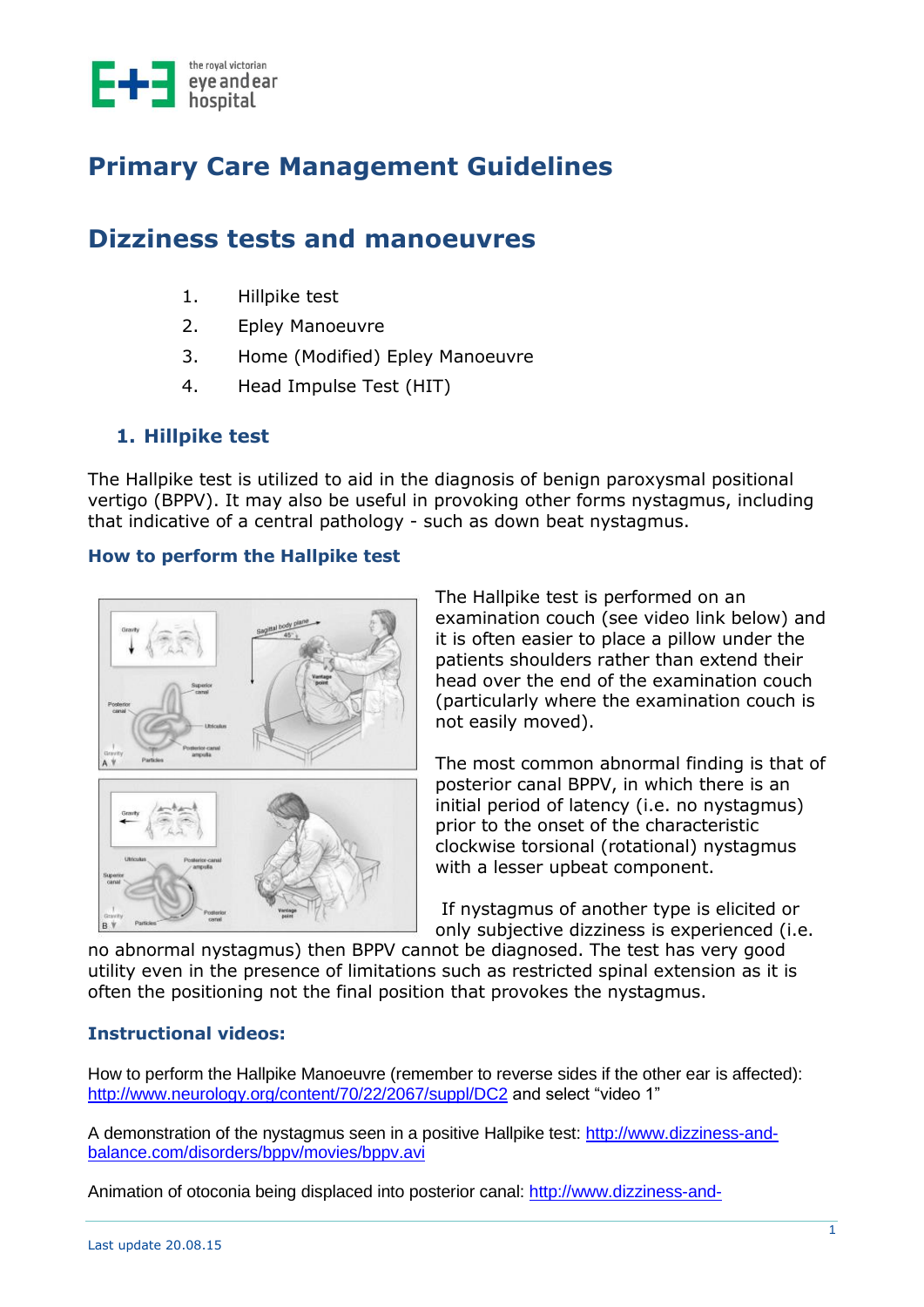## **2. Epley Manoeuvre**

The Epley Manoeuvre is a particle repositioning manoeuvre that uses gravity to relocate free floating particles in the semicircular canal, back into the utricle which relieves vertigo in 80% of benign paroxysmal positional vertigo (BPPV) cases.

#### **How to perform the Epley Manoeuvre**

[http://www.racgp.org.au/download/Documents/AFP/2013/January/February/201301ha](http://www.racgp.org.au/download/Documents/AFP/2013/January/February/201301handi.pdf) [ndi.pdf](http://www.racgp.org.au/download/Documents/AFP/2013/January/February/201301handi.pdf)

The Epley Manoeuvre is generally carried out as a continuation of the Hallpike test.

1. The first two steps are identical to the Hallpike test. From the position in which the positive Hallpike test has been elicited, the patients head is rotated 90 degrees for 20-30 seconds.



2. Another 90-degree head rotation is performed as the patient rolls onto their side, and held for 20-30 seconds. The doctor should control the position of the patients head as the natural inclination is often to raise the head prior to rotating it and this may disturb the canalith repositioning. In this position the patient is looking down onto the top of the examination couch, and further nystagmus and vertigo may be experienced, so reassurance may be warranted.

3. The final phase is for the patient to lower their legs over the edge of the couch and sit up sideways for 30 seconds. It is important to be prepared that the patient may feel transiently more dizzy following the Epley Manoeuvre and should be counselled to wait before leaving the surgery.

#### **Instructional Video:**

<http://www.neurology.org/content/70/22/2067/suppl/DC2> and select "video 4"

## **3. Home (Modified) Epley Manoeuvre**

The modified Epley Manoeuvre is the preferred particle repositioning manoeuvre that is given to patients with posterior canal BPPV to perform at home. Note that posterior canal BPPV accounts for approximately 90% of BPPV cases.

#### **Patient instructional hand-out:**

Refer [to http://www.neurology.org/content/63/1/150/F1.expansion.html](file://///rveeh.local/DFS/UserData/DDevlin/Documents/to%20http:/www.neurology.org/content/63/1/150/F1.expansion.html) to download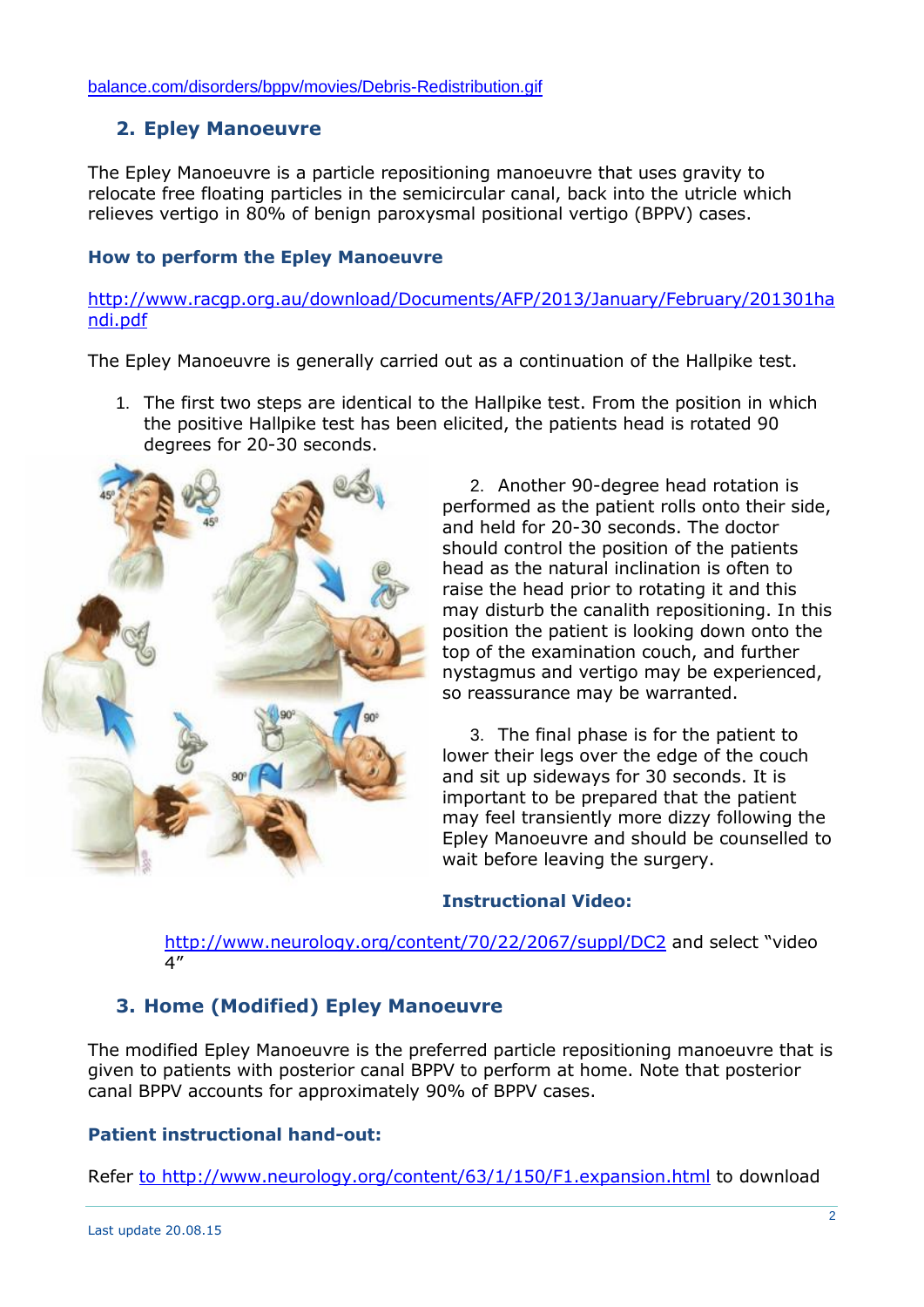a PowerPoint slide of the following instructions:



These instructions are for the Modified Epley procedure (MEP) for left ear posterior canal benign paroxysmal positional vertigo (PC-BPPV). For right ear BPPV, the procedure has to be performed in the opposite direction, starting with the head turned to the right side:

- 1. Start by sitting on a bed with your head turned  $45^{\circ}$  to the left. Place a pillow behind you so that on lying back it will be under your shoulders.
- 2. Lie back quickly with shoulders on the pillow, neck extended, and head resting on the bed. In this position, the affected (left) ear is underneath. Wait for 30 seconds.
- 3. Turn your head 90° to the right (without raising it), and wait again for 30 seconds.
- 4. Turn your body and head another 90° to the right, and wait for another 30 seconds.
- 5. Sit up on the right side. This manoeuvre should be performed three times a day. Repeat this daily until you are free from positional vertigo for 24 hours.

#### **Instructional video:**

<http://www.neurology.org/content/suppl/2004/07/26/63.1.150.DC1/video2.mpg>

### **1. Head Impulse Test (HIT)**

The head impulse test is utilized to detect a peripheral vestibular deficit. The patient is instructed to look at an earth fixed target, generally at a spot between the doctor's eyes, while the doctor firmly holds the patient's head and after ensuring they can easily rotate the patient's head from side-to side performs a short range (amplitude), unpredictable and high acceleration head impulse to the left and right.

In the normal case, the patient is able to maintain visual fixation on the target